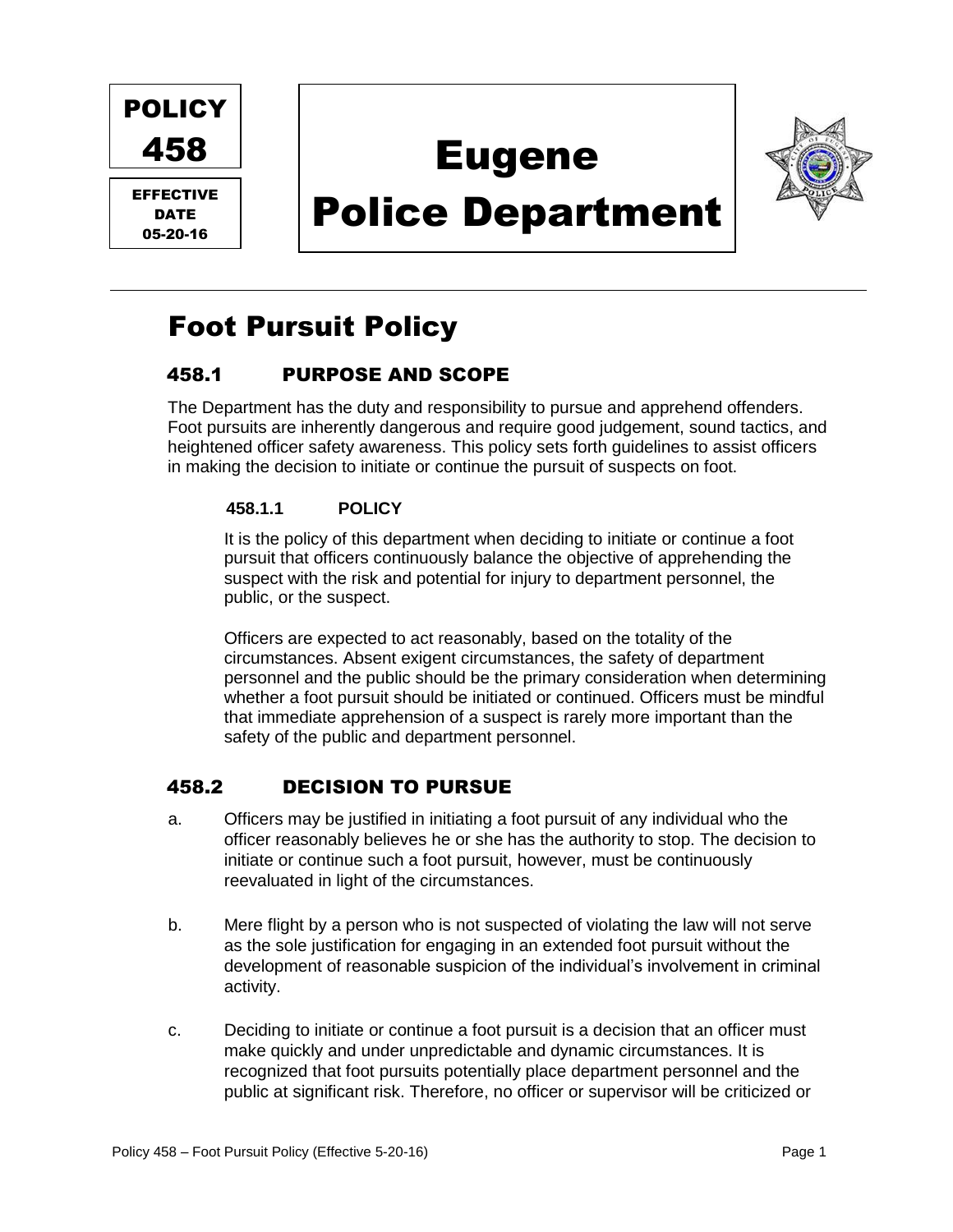disciplined for deciding not to engage in a foot pursuit because of the perceived risk involved.

- d. Officers should secure their police vehicles before initiating a foot pursuit. A single officer should not abandon an unsecured police vehicle to chase a suspect fleeing on foot from a vehicle while other occupants of the suspect vehicle remain inside the vehicle.
- e. If circumstances permit, surveillance and containment are generally the safest tactics for apprehending fleeing persons. In deciding whether to initiate or continue a foot pursuit, officers should continuously consider reasonable alternatives to pursuit based upon the circumstances and resources available, such as the following:
	- Containment of the area
	- Canine search
	- Saturation of the area with patrol personnel
	- Aerial support
	- Apprehension at another time

# 458.3 GUIDELINES FOR FOOT PURSUIT

The involved officer(s) must terminate a foot pursuit if ordered to do so by a sworn supervisor. Unless the officer reasonably believes that exigent circumstances exist (e.g., a serious threat to the safety of personnel or members of the public), officers should consider alternatives to engaging in or continuing a foot pursuit under any of the conditions listed below.

- a. The officer is acting alone.
- b. When two or more officers become separated, lose visual contact with one another, or obstacles separate them to the degree that they cannot immediately assist each other should a confrontation take place. In such circumstances, it is generally recommended that a single officer keep the suspect in sight from a safe distance and coordinate the containment effort.
- c. The officer is unsure of his or her location and direction of travel.
- d. When pursuing multiple suspects and the pursuing officers do not reasonably believe that they would be able to control the suspects should a confrontation occur.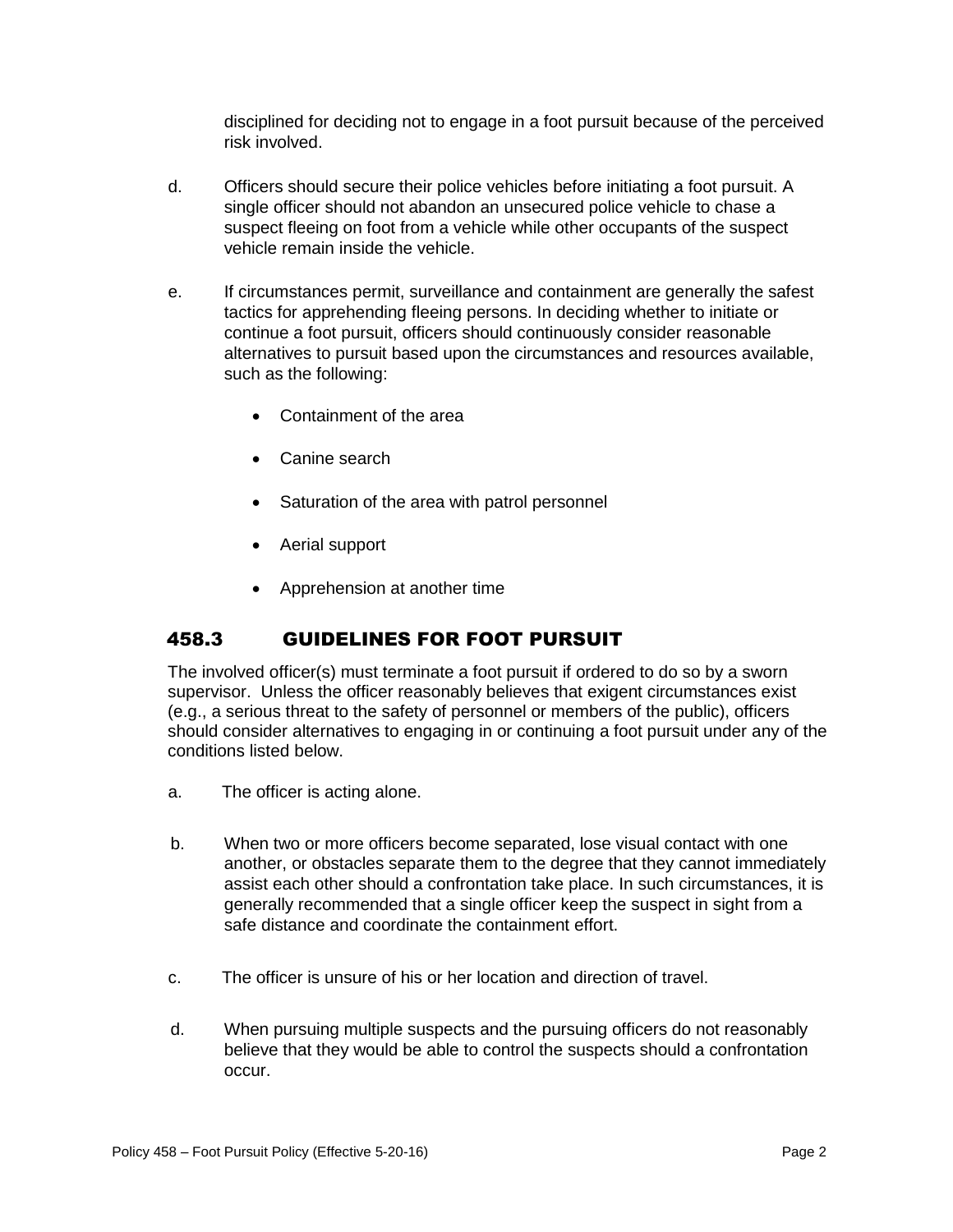- e. When the physical condition of the officers renders them incapable of controlling the suspect if apprehended.
- f. The officer loses radio contact with Central Lane Communications or with backup officers.
- g. The suspect enters a building, structure, confined space, or a wooded or otherwise isolated area and there are insufficient officers to provide backup and containment. The primary officer should consider discontinuing the pursuit and coordinating containment pending the arrival of sufficient officers.
- h. The officer becomes aware of unanticipated or unforeseen circumstances that unreasonably increase the risk to officers or the public.
- i. The officer reasonably believes that the danger to the pursuing officers or public outweighs the objective of immediate apprehension.
- j. The officer loses possession or functionality of his or her firearm or other essential equipment.
- k. The officer or a third party is injured during the pursuit, requiring immediate assistance, and there are no other emergency personnel available to render assistance.
- l. The suspect's location is no longer definitely known.
- m. The identity of the suspect is established or other information exists that will allow for the suspect's apprehension at a later time, and it reasonably appears that there is no immediate threat to department personnel or the public if the suspect is not immediately apprehended.
- n. The officer's ability to safely continue the pursuit is impaired by inclement weather, darkness, or other conditions.

#### 458.4 RESPONSIBILITIES IN FOOT PURSUITS

#### **458.4.1 INITIATING OFFICER RESPONSIBILITIES**

Unless relieved by another officer or a supervisor, the initiating officer(s) will be responsible for coordinating the progress of the pursuit. When acting alone and when practicable, the initiating officer should not attempt to overtake and confront the suspect but should attempt to keep the suspect in sight until sufficient officers are present to safely apprehend the suspect.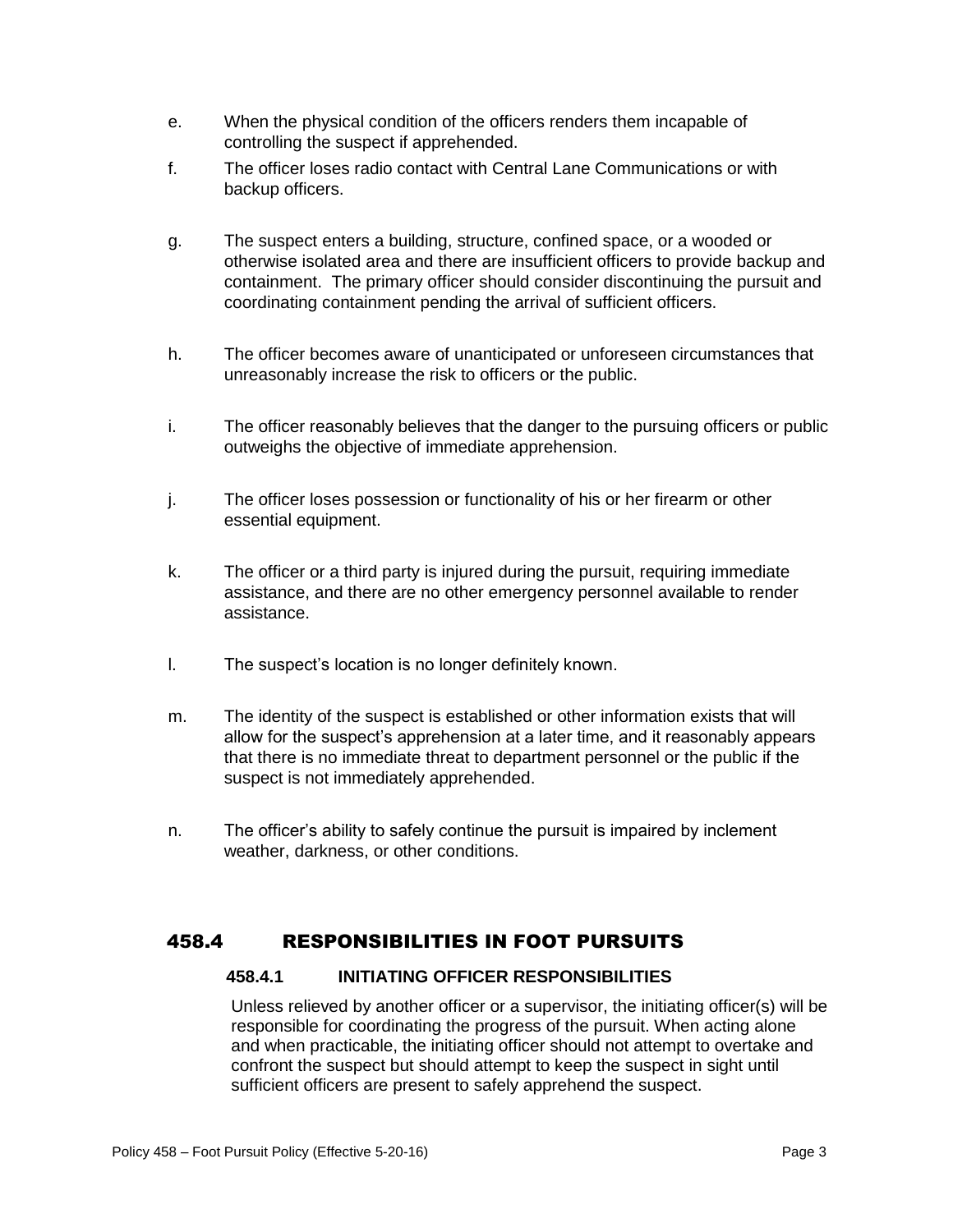Early communication of available information from the involved officers is essential so that adequate resources can be coordinated and deployed to bring a foot pursuit to a safe conclusion. An officer initiating a foot pursuit should broadcast the following information as soon as it becomes practicable and available:

- a. Unit identifier
- b. Location and direction of travel
- c. Reason for the foot pursuit
- d. Number of suspects and description
- e. Whether the suspect is known or believed to be armed

Officers should be mindful that radio transmissions made while running may be difficult to understand and may need to be repeated.

When a foot pursuit terminates, the officer will notify the Central Lane Communications of his or her location and the status of the pursuit termination (e.g., suspect in custody, lost sight of suspect.) Immediate efforts for containment should be established and alternatives considered based upon the circumstances and available resources.

#### **458.4.2 ASSISTING OFFICER RESPONSIBILITIES**

Whenever any officer announces that he or she is engaged in a foot pursuit, all other officers should minimize nonessential radio traffic to permit the involved officer(s) maximum access to the radio talk group/frequency, and those who are in a position to assist with containment or apprehension should do so.

#### **458.4.3 SUPERVISOR RESPONSIBILITIES**

- a. Upon becoming aware of a foot pursuit, the supervisor will make every reasonable effort to ascertain sufficient information necessary to direct responding resources and to take command, control, and coordination of the foot pursuit. The supervisor should respond to the area whenever possible; the supervisor does not need to be physically present to exercise control over the pursuit. The supervisor will continuously assess the situation in order to ensure the foot pursuit is conducted within established department guidelines.
- b. The supervisor will terminate the foot pursuit when the danger to pursuing officers or the public unreasonably appears to outweigh the objective of immediate apprehension of the suspect. The supervisor may discontinue the pursuit if he or she does not receive sufficient information to make an informed decision that the pursuit should continue.